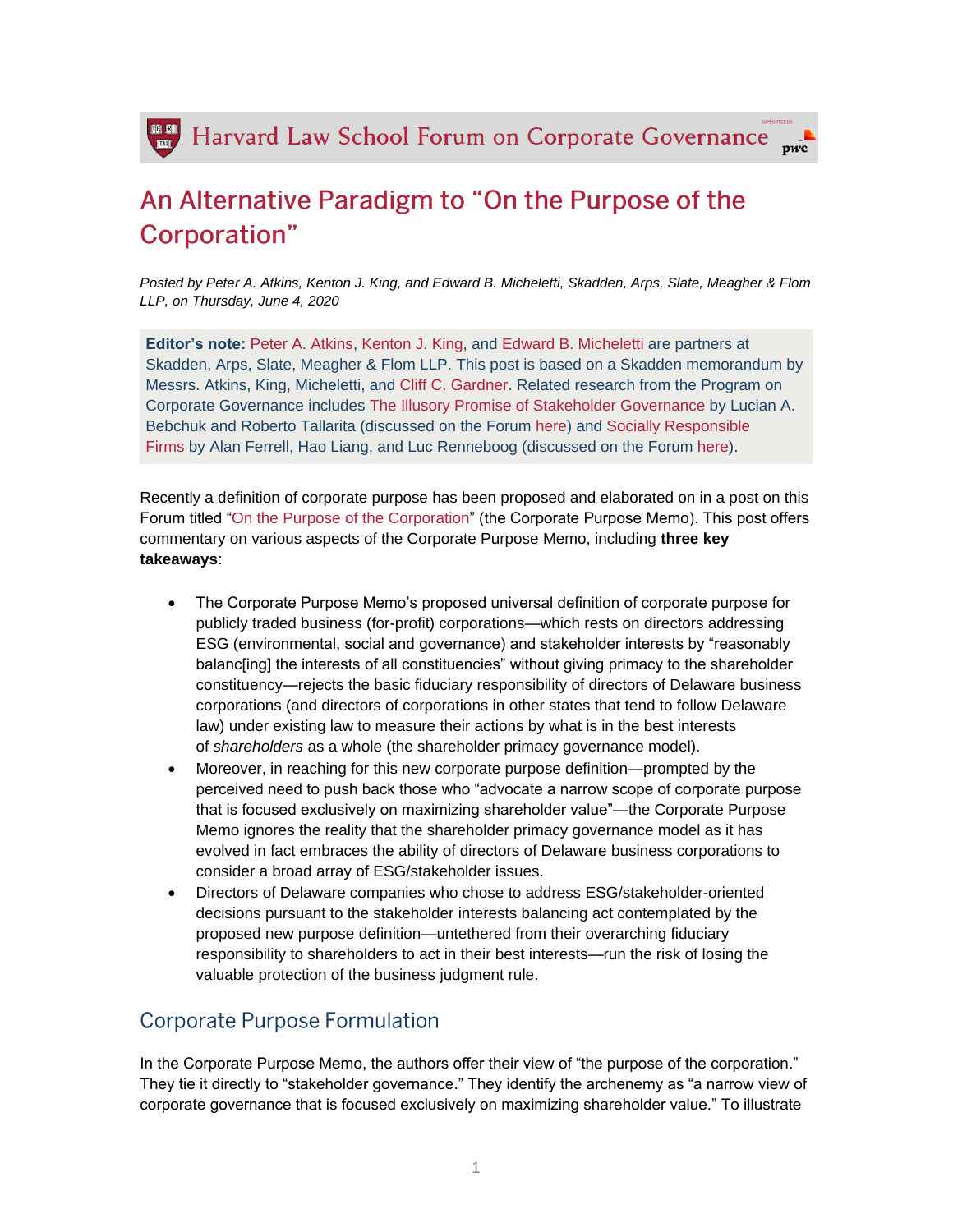this dichotomy, they assert: "The Covid-19 pandemic has brought into sharp focus the inequality in our society that, in considerable measure, is attributable to maximizing shareholder value at the expense of employees and communities." They emphasize that, under their new corporate purpose definition, directors will have "latitude to make decisions that reasonably balance the interests of all constituencies." They make clear that they "continue to advise corporations and their boards that they may exercise their business judgment to manage for the benefit of all stakeholders over the long term." And they urge corporations and their shareholders to "recognize that ESG and stakeholder purpose are necessary elements of sustainable business success."

Finally, as a synthesized reflection of these perspectives, they offer "a simple formulation of corporate purpose":

The purpose of a corporation is to conduct a lawful, ethical, profitable and sustainable business in order to create value over the long-term, which requires consideration of the stakeholders that are critical to its success (shareholders, employees, customers, suppliers, creditors and communities), as determined by the corporation and the board of directors using its business judgment and with regular engagement with shareholders, who are essential partners in supporting the corporation's pursuit of this mission.

We would like to offer a few comments.

## **Overview Comments**

- We do not quarrel with the view that there is an important role for publicly traded business corporations in addressing serious domestic and global issues (call them ESG/stakeholder issues)—although, as the survival imperative priority many companies face today due to the COVID-19 pandemic underscores, whether, to what extent and how to participate in ESG/stakeholder support activities are subject to changes in objectives and circumstances rather than permanent corporate decisions. We note, as well, that at some level this concept has long been embedded in the shareholder primacy governance model that prevails in Delaware (the dominant jurisdiction of incorporation of U.S. public companies) and in other states that look to Delaware corporate law (for example, corporate support of and funding for various not-for-profit organizations that promote communities in which corporations operate, as well as educational, health care, employee well-being and a wide range of other societally beneficial initiatives).
- At the same time, we believe it is critical—from the standpoint of guiding and protecting directors of public business corporations—to not let ESG/stakeholder objectives blur or undermine a clear-eyed vision by those directors of what their current responsibilities are, and to whom they are owed, under applicable law, which in Delaware and like-minded states continue to be grounded in their obligations as fiduciaries to shareholders. We believe that the corporate purpose formulation set forth above promotes that blurred vision risk as a core feature—by calling on directors to balance the interests of all stakeholders, including shareholders but without giving shareholders primacy status. Moreover, the Corporate Purpose Memo states: "[C]orporate action, taken against the backdrop of this view of corporate purpose, will be fully protected by the business judgment rule, so long as it reflects the decisions of unconflicted directors acting upon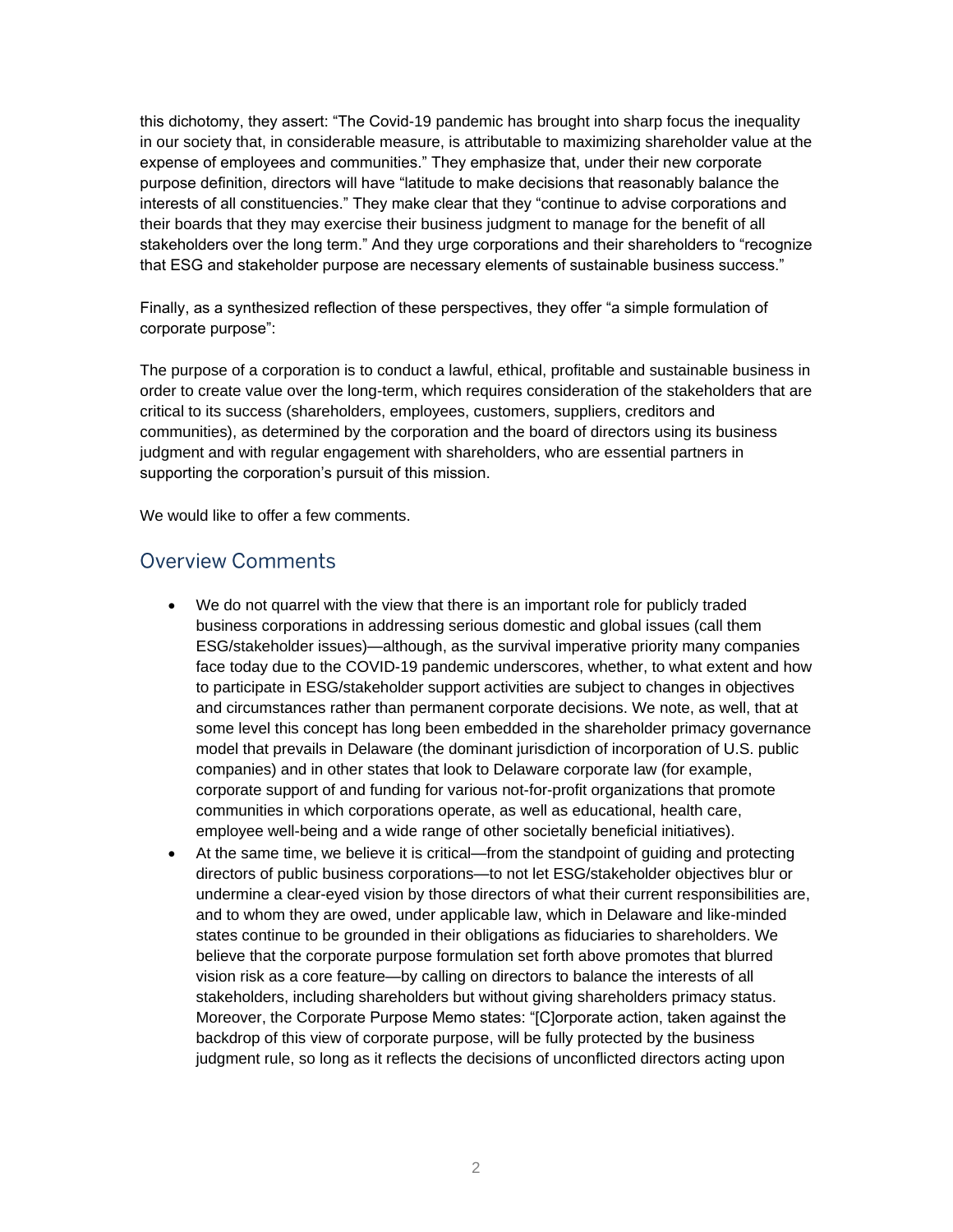careful deliberation."<sup>1</sup> As explained below, we believe that applying the foregoing balancing act approach to board decision-making involves rejection of the basic fiduciary responsibility of directors to measure their actions by what is in the best interests of *shareholders*, and that such rejection will put at risk the directors' business judgment rule protection under current law.

- That said, we believe that the shareholder primacy governance model, in its currently evolved state, can, and does, accommodate a broad array of ESG/stakeholder objectives while avoiding the above-identified risk to directors that we believe inheres in the stakeholder governance model reflected in the corporate purpose formulation proffered in the Corporate Purpose Memo.
- Before elaborating on the above comments, we have one other. We completely agree that the promise of equality (of opportunity and of rights) is badly broken in our society and must be fixed—but characterizing this as "in considerable measure [ ] attributable to maximizing shareholder value at the expense of employees and communities" seems illconceived and very unbalanced rhetoric.

## A Closer Look

- The ability of directors of Delaware business corporations to consider ESG/stakeholder interests is settled basic corporate law in Delaware. See ["Putting To Rest the Debate](https://www.skadden.com/insights/publications/2019/08/putting-to-rest-the-debate)  [Between Corporate Social Responsibility and Current Corporate Law"](https://www.skadden.com/insights/publications/2019/08/putting-to-rest-the-debate) and ["Social](https://www.skadden.com/insights/publications/2019/02/social-responsibility-and-enlightened-shareholder)  [Responsibility and Enlightened Shareholder Primacy: Views From the Courtroom and](https://www.skadden.com/insights/publications/2019/02/social-responsibility-and-enlightened-shareholder)  [Boardroom.](https://www.skadden.com/insights/publications/2019/02/social-responsibility-and-enlightened-shareholder)"
	- $\circ$  In a nutshell, the interests of non-shareholder stakeholders can be taken into account by boards in determining what is in the best interests of a company and its shareholders as a whole—at least in Delaware and in the states that follow its approach. And the best interests of a company and its shareholders as a whole are not confined to immediate, tangible, measurable economic benefit. Purposed corporate/shareholder self-interest (the Purposed Shareholder Primacy Paradigm) can encompass consideration of a broad array of ESG/stakeholder issues (including, for example, direct beneficial effects of adopting corporate environmental and sustainability policies on long-term costs, product quality and product availability, and indirect beneficial effects such as generating employee, customer, supplier, community and/or international recognition and goodwill) on a basis that is perfectly consistent with the shareholder primacy governance model.
	- $\circ$  What is essential in order for directors to retain the protection of the business judgment rule, and what is embedded in the Purposed Shareholder Primacy Paradigm, is that directors exercise their judgment on an independent, unconflicted and informed basis *in the best interests of the company and its shareholders as a whole*. Why is that critical? Because the business judgment rule is designed to protect directors *in properly exercising their fiduciary duties of care and loyalty*—which under Delaware law are *owed to residual shareholders* (and not to any other stakeholders).
	- o If this sounds threatening to advocates of corporate board consideration of ESG/stakeholder concerns, it should not. And why is that? Because the

<sup>&</sup>lt;sup>1</sup> The business judgment rule in Delaware is a rebuttable presumption that decisions by directors are taken on a basis consistent with their fiduciary duties of care and loyalty. Unless that presumption is rebutted, those directors' decisions will not be second-guessed by the courts unless found to be not rational.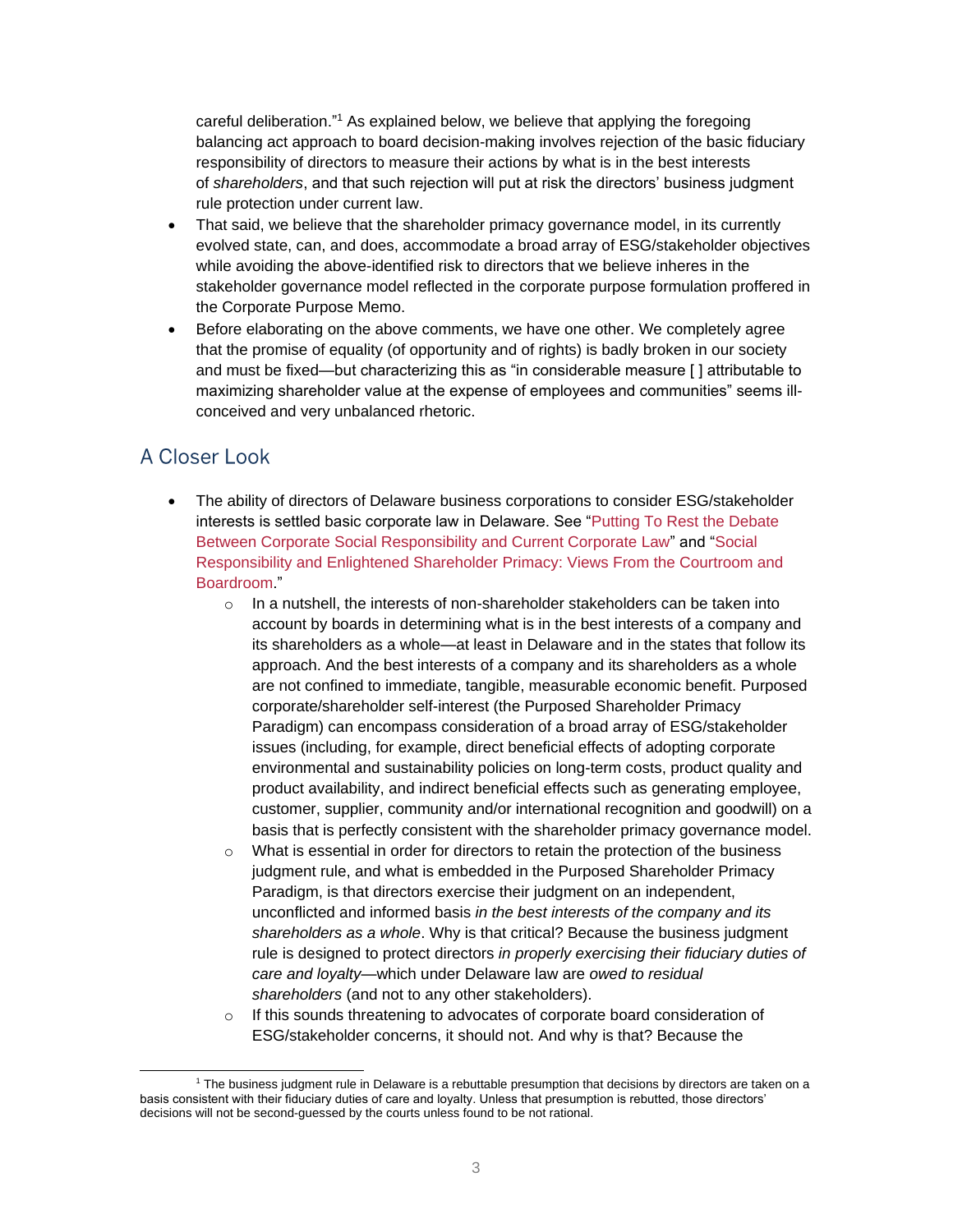Purposed Shareholder Primacy Paradigm does not predetermine a sole or narrow definition of "the best interests of the company and its shareholders," the components that may comprise it or the time frame over which that should be measured. To be sure, in the context of business/for-profit corporations, the fundamental touchstone must be enhancing or protecting "value" in some economic sense. But in what forms, over what time frames and how measured? The answers will be different for different companies. One logical source of insight into the answers to those questions is, not surprisingly, the shareholders of the company, including fiduciaries that act for managed money. As urged by the Corporate Purpose Memo, directors of publicly traded business corporations would be wise to engage on an ongoing basis with its shareholders to stay in tune with the interests of shareholders as a whole.

- So, have the Corporate Purpose Memo and the Purposed Shareholder Primacy Paradigm arrived at the same place? In short, no.
- The balancing act construct introduced by the Corporate Purpose Memo into directorial decision-making by Delaware business corporation boards also puts them at risk of losing the protection of the business judgment rule as it currently operates. The Corporate Purpose Memo concludes by stating:

Directors will not be forced to act as if any one interest trumps all others, with potentially destructive consequences, but will instead have *latitude to make decisions that reasonably balance the interests of all constituencies* and operate to the benefit of the sustainable, long-term business success of the corporation as a whole. (Emphasis added.)

- This construct seems likely to have genuine appeal to the growing number of people, groups and entities (both as investors and as non-shareholder stakeholders) that believe public business corporations should have a significant role in helping to solve a long list of serious domestic and global problems weighing heavily on the present and future.
- However, quite apart from not providing directors with any guidance as to *how*, in practice, to do the weighing, the balancing act construct contemplated by the Corporate Purpose Memo introduces a decision-making process that appears to be completely untethered from "the best interests of shareholders as a whole." While it appears to distinguish between shareholder interests, on the one hand (which seems to be to what the Corporate Purpose Memo alludes when it states: "Directors will not be forced to act as if any one interest trumps all others, with potentially destructive consequences") and other constituencies' interests, on the other hand (when it states: "Directors … will instead have latitude to make decisions that reasonably balance the interests of all constituencies"), it places them on equal footing for balancing purposes.
- As noted above, for directors to retain the protection of the business judgment rule they need to exercise their judgment on an independent, unconflicted and informed basis in furtherance of their fiduciary duties of care and loyalty, which means, in the end, *in the best interests of the company and its shareholders as a whole*. It would be problematic, for example, if the record of board deliberations reflects that the board carefully considered a wide range of stakeholder interests, but, on balance, decided to take a course of action that the directors themselves believed was *not* in the best interests of the company and its shareholders as a whole, but benefited other stakeholders. And even if the action turned out to be in the best interests of the company and its shareholders, if a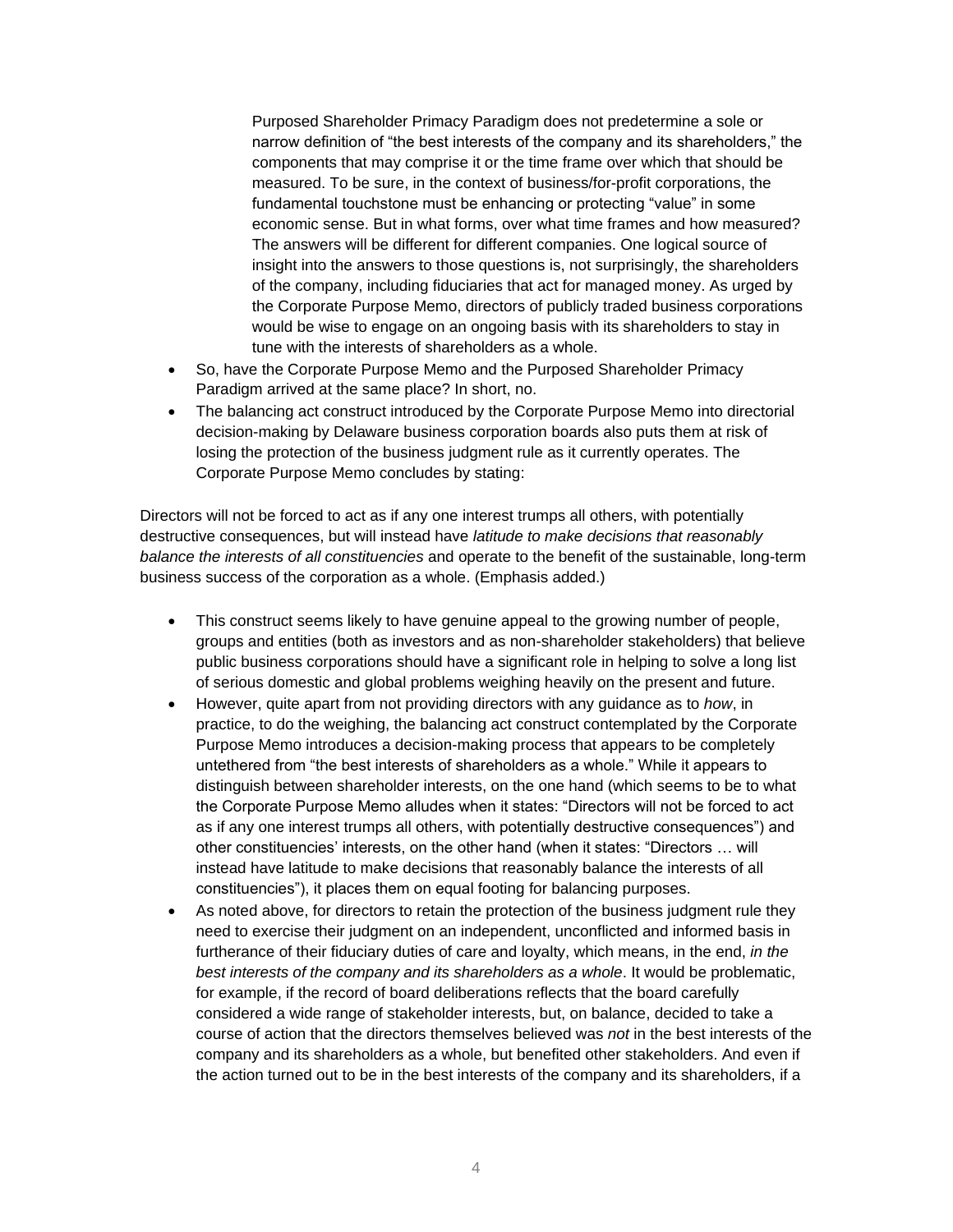plaintiff could point to the stakeholder interests balancing act process as the one applied by the board, that alone could expose the board to challenge.

- We believe that the Purposed Shareholder Primacy Paradigm, as described above, can more than adequately permit consideration of a wide range of impacts, involving multiple stakeholder interests, while continuing to maintain focus on what is in the best interests of the company and its shareholders as a whole and, in so doing, permit directors to continue to rely on the business judgment rule to protect their directorial decisions.
- The key point is that, in the board's independent, unconflicted and informed judgment, there is benefit to the company and shareholders as a whole in supporting interests that, at least traditionally, might not have been thought of as being or connecting to "shareholder interests," narrowly defined. Viewed through this Purposed Shareholder Primacy Paradigm lens, the shareholder primacy governance model accommodates the fundamental goal of stakeholder governance as contemplated by the Corporate Purpose Memo.
- To be sure, the Corporate Purpose Memo does tie the balancing act process to "operat[ing] to the benefit of the sustainable, long-term business success of the corporation as a whole." However, this statement does not speak to the interests of *shareholders*, much less their primacy. And it is ambiguous even as to the corporation—is it intended as a built-in limitation on what the board must determine, a prediction or aspirational statement of the outcome of the balancing act process, or something else? Whatever it is or is not, while, in a particular situation, the balancing act process might survive a challenge under Delaware law—and provide directors with the protection of the business judgment rule—alternatively, it might not.
- Delaware law does provide for a vehicle—the public benefit corporation—through which a board of directors could be tasked explicitly with balancing competing stakeholder interests without ultimately recognizing shareholder primacy as the touchstone for director decision-making. But, as we have discussed above, that is not current Delaware law applicable to for-profit corporations. Of course, the question may be asked: Is that what the law should be (or should for-profit corporations convert to public benefit corporations)? While worthy of debate, we offer two preliminary observations. First, as we have discussed throughout this note, current Delaware law permits, and perhaps prudent decision-making may even require, where it ties to shareholder value, a board of directors of a for-profit corporation to consider and support a wide range of ESG/stakeholder interests. Providing this authorization and, if exercised, providing business judgment rule protection for the board's decision and decision-making process are critical features of the overall architecture of Delaware law as it stands today. Second, ultimately a corporate enterprise that does not produce sustainable financial value for its owners cannot, over time, create benefits for its other constituencies, such as employees, customers and the communities in which it operates.
- In sum, it seems prudent for directors of business/for-profit corporations to follow the Purposed Shareholder Primacy Paradigm route—based on a clear understanding (assuming Delaware law applies) that:
	- o they are fiduciaries for (and only for) shareholders (and not for other stakeholders)—which requires them to act in the best interests of shareholders as a whole, and
	- $\circ$  in that capacity, they have broad decision-making latitude to identify, foster and support ESG/non-shareholder stakeholder interests if, in their independent, unconflicted and informed judgment the directors honestly believe that doing so